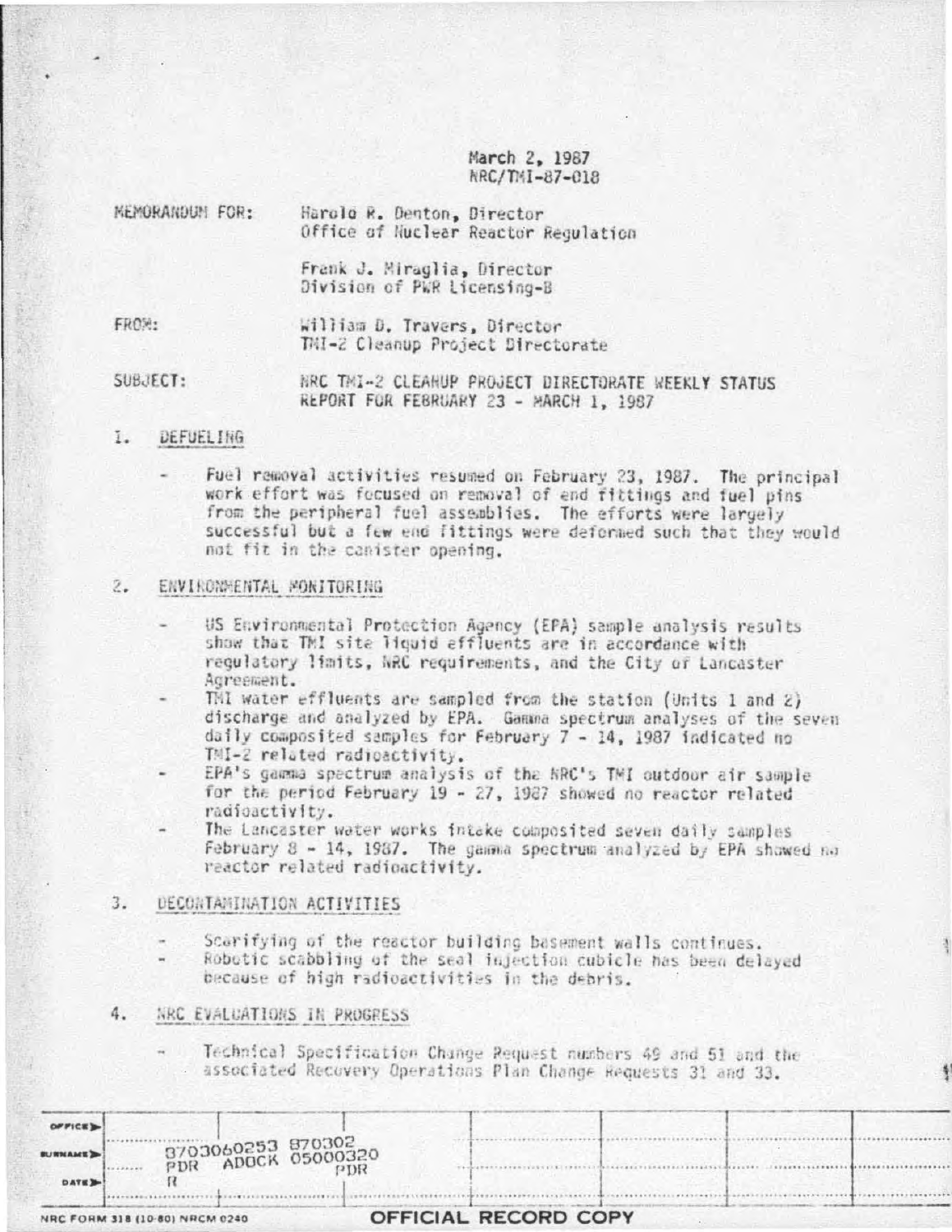Harold R. Denton Frank J. Miragliz

- Technical Specification Change Request 52, 55 and 56.
- Solid Waste Facility Technical Evaluation Report.
- Heavy Load Safety Evaluation Report, Revision 3.  $\rightarrow$
- Processed Water Disposition Proposal.
- Safety Evaluation Report for Use of Plasma Arc Cutting Torch.  $\sim$
- Temporary Reactor Vessel Filtration System Safety Evaluation Report, Revision 3.
- Pressurizer Defueling Safety Evaluation Report.
- Safety Evaluation Report for Defueling of the Core Support Assembly.
- Waste Handling and Packaging Facility Technical Evaluation Report, Revision 6.
- Containment Air Control Envelope Technical Evaluation Report, Revision 7.
- Coagulant Criticality Safety Evaluation Report.
- Revision 2 to the Sediment Transfer and Processing Safety Evaluation Report.
- Seismic Evaluation for Modified Containment Penetration.
- Organization Plan Change Request 14.

## $5.$ **NEETING**

The Advisory Panel for the Decontamination of Three Hile Island Unit 2 met on February 26, 1987 at the Lancaster City Council Chambers, Lancaster, PA. The NRC and GPU Nuclear staffs responded to questions posed by the Panel and the public on the NRC's Draft Environmental Impact Statement (EIS) for the Disposal of Accident-Generated Water. The Panel listened to statements by members of the public regarding the licensee's proposed disposition of the accident-generated water.

The next Advisory Panel meeting is tentatively scheduled for March 25, 1987, in Harrisburg PA. The meeting will include further discussion of the proposed disposition of the accident-generated water and the NRC's Draft EIS and will include an opportunity for public comment. The exact date, time, and location of the meeting will be enhounced in the future.

Persons desiring to speak before the Panel are requested to contact Wr. Thomas Smithgall at 717-291-1042, or write to him at 2123 Marietta Avenue, Lancaster, PA 17603, so that they may be placed on the meeting agenda.

# ORIGINAL SIGNED BY, William D. Travers

William D. Travers Director TMI-2 Cleanup Project Directorate

| NRC FORM 318 (10 B0) NRCM 0240 |  |  |  |  |  |  |  | OFFICIAL RECORD COPY |  |  |  |  |  |  |  |  |  |  |  |
|--------------------------------|--|--|--|--|--|--|--|----------------------|--|--|--|--|--|--|--|--|--|--|--|
| DATE                           |  |  |  |  |  |  |  |                      |  |  |  |  |  |  |  |  |  |  |  |
|                                |  |  |  |  |  |  |  |                      |  |  |  |  |  |  |  |  |  |  |  |
| OFFICE )                       |  |  |  |  |  |  |  |                      |  |  |  |  |  |  |  |  |  |  |  |
|                                |  |  |  |  |  |  |  |                      |  |  |  |  |  |  |  |  |  |  |  |